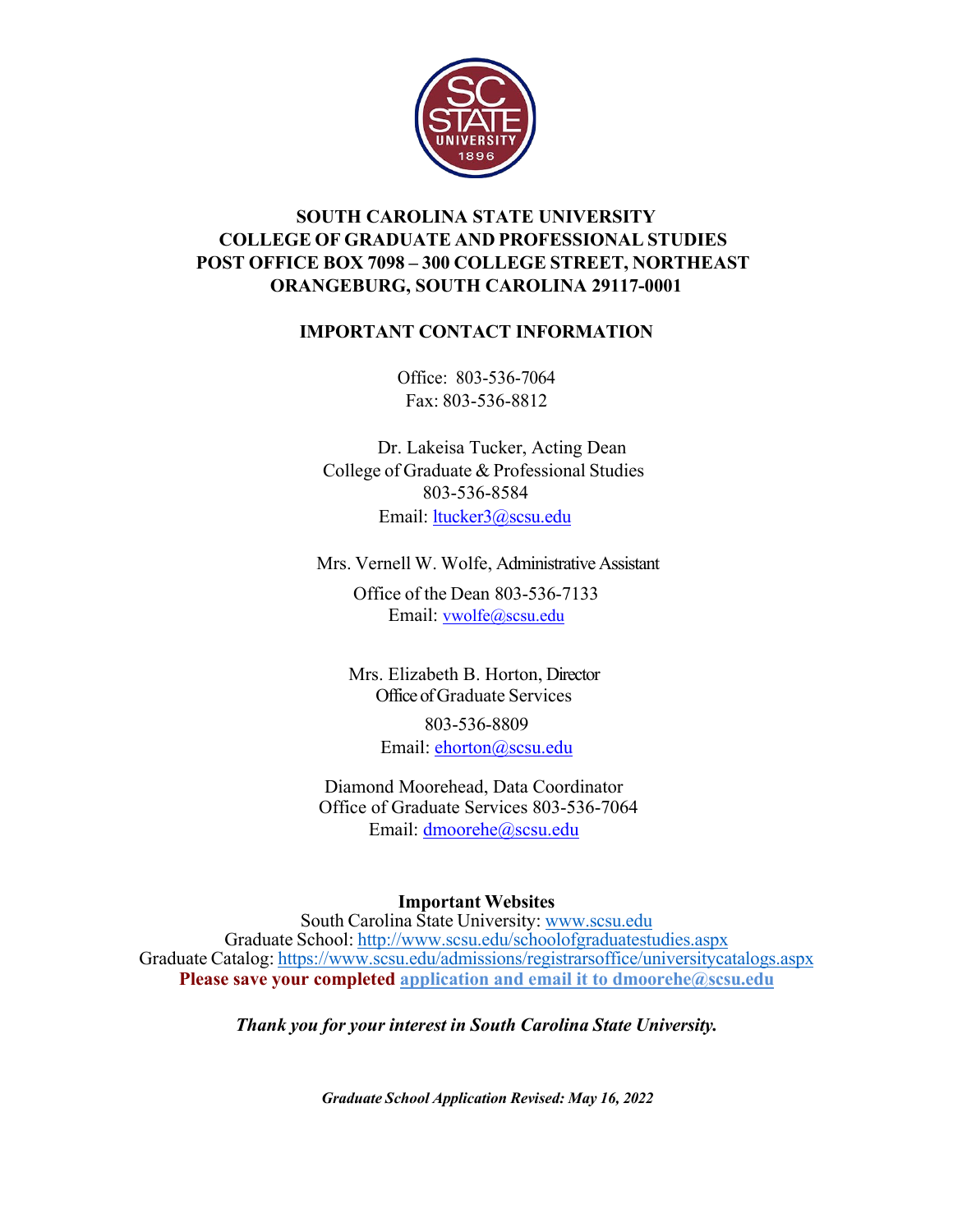# **GRADUATE DEGREE PROGRAMS & ADVANCED CERTIFICATES**



| <b>Master of Arts Degree</b>                                                                                 | <b>Master of Arts in Teaching</b><br><b>Degree</b>                                                                                     | <b>Master of Business</b><br><b>Administration</b>                                                                                                                    |
|--------------------------------------------------------------------------------------------------------------|----------------------------------------------------------------------------------------------------------------------------------------|-----------------------------------------------------------------------------------------------------------------------------------------------------------------------|
| 1. Rehabilitation Counseling<br>Curriculum<br>$\bullet$<br><b>Speech Pathology &amp;</b><br><b>Audiology</b> | 1. Early Childhood Education<br>2. Elementary Education<br>3. English Education<br>4. General Science/Biology<br><b>5. Mathematics</b> | 1. Entrepreneurship<br>2. Healthcare Management<br>3. General MBA<br>4. Innovation $&$<br><b>Entrepreneurship</b><br>5. Healthcare Management<br><b>Certification</b> |

| <b>Master of Education Degree</b> |                                 |                            |  |  |  |  |  |
|-----------------------------------|---------------------------------|----------------------------|--|--|--|--|--|
| <b>Elementary Education</b>       | <b>Secondary Education</b>      | <b>Counselor Education</b> |  |  |  |  |  |
| 1. Basic Elementary               | <b>Business Education</b>       | 1. Elementary              |  |  |  |  |  |
| <b>Education</b>                  | <b>English Education</b>        | <b>Guidance Counselor</b>  |  |  |  |  |  |
| 2. Early Childhood                | 3. General                      | 2. Secondary               |  |  |  |  |  |
| <b>Education</b>                  | <b>Science/Biology</b>          | <b>Guidance Counselor</b>  |  |  |  |  |  |
| 3. Reading Education              | 4. Industrial                   |                            |  |  |  |  |  |
| 4. Physical Education             | <b>Education</b>                |                            |  |  |  |  |  |
|                                   | <b>5. Mathematics</b>           |                            |  |  |  |  |  |
|                                   | <b>Education</b>                |                            |  |  |  |  |  |
|                                   | <b>Physical Education</b><br>6. |                            |  |  |  |  |  |
|                                   | <b>Social Studies</b>           |                            |  |  |  |  |  |
|                                   | <b>Education</b>                |                            |  |  |  |  |  |

| <b>Master of Science Degree</b>                                                                                                                               | <b>Educational Specialist Degree</b>                                              | <b>Doctor of Education Degree</b> |
|---------------------------------------------------------------------------------------------------------------------------------------------------------------|-----------------------------------------------------------------------------------|-----------------------------------|
| 1. Nutritional Sciences<br><b>Nutritional Health Care</b><br>Food & Nutrition                                                                                 | <b>Educational Administration</b><br>Principal and<br>$\bullet$<br>Superintendent | 1. Educational Administration     |
| 2. Transportation<br><b>Modal Systems</b><br><b>Business</b><br>• Transportation Planning<br><b>Intelligent Transportation</b><br>$\bullet$<br><b>Systems</b> | Certification                                                                     |                                   |

### **Certificate Programs**

- **1. Graduate Certificate in Addiction and Trauma**
- **2. Human Development Consultant Certificate**
- **3. Environmental Monitoring & Restoration Certificate**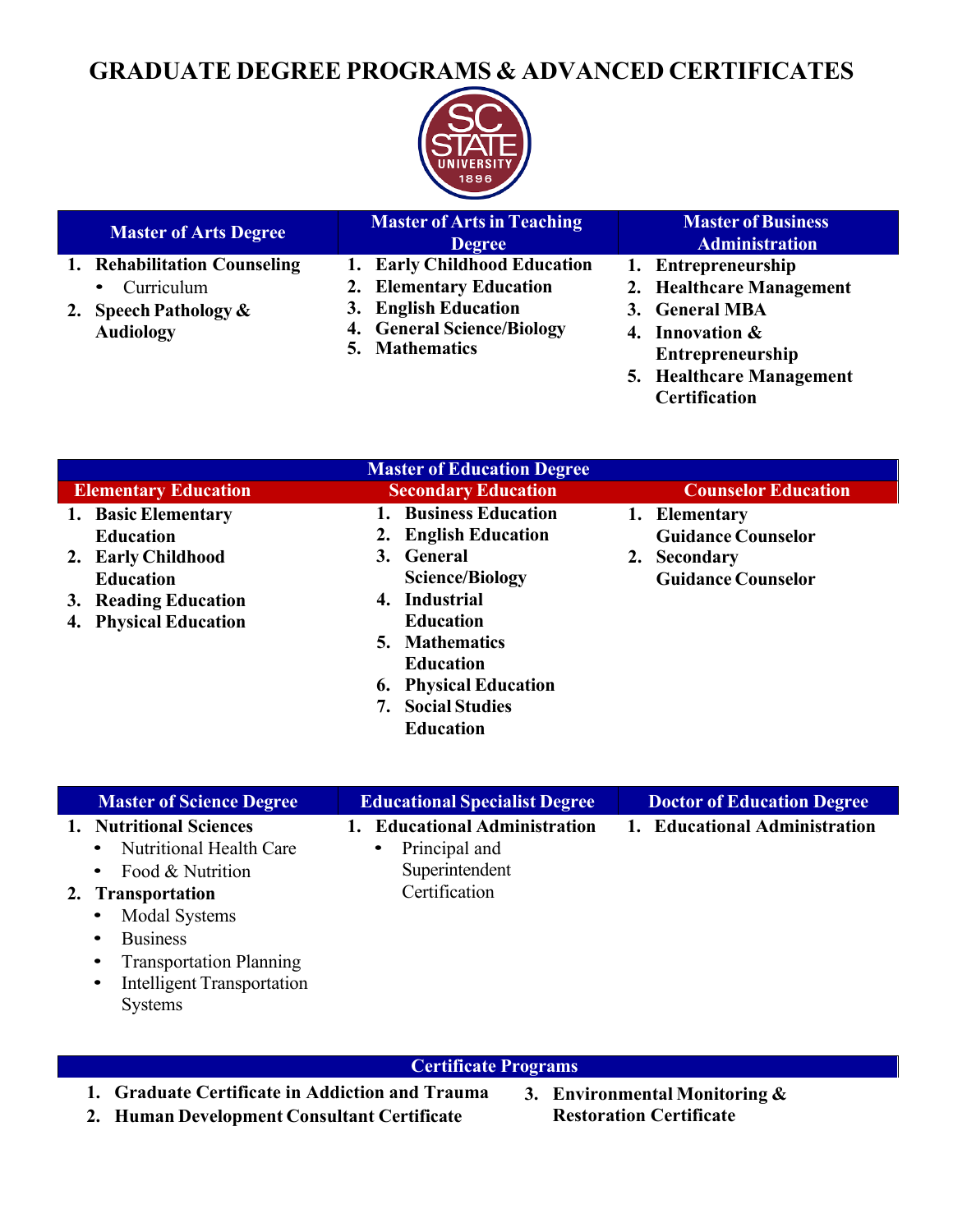# **The College of Graduate & Professional Studies South Carolina State University Box 7098 – 300 College Street, NE Orangeburg, SC 29117-0001 Office: 803-536-7064 Fax: 803-536-8812**

#### **Instructions for Completing the Application for Graduate Admission**

### **Please observe the following application deadlines: Fall Semester – June 15th Spring Semester – November 1st Summer Term – April 1st**

**Application and application fee are valine for one year only.** Applicants who do not enroll within one year after acceptance to Graduate School or who do not complete the application process within a one-year period will be required to file a new application, which will include submission of the application fee and new credentials.

#### **Requirements:**

- **A. Application & Application Fee.** Complete the enclosed Application for Graduate Admission and submit it with the \$25.00 nonrefundable fee. (Form Enclosed).
- **B. Transcripts.** Provide an official copy of your baccalaureate transcript showing degree earned and official copy of ALL graduate credit transcripts. These must be MAILED from the transcript office, of the institution where earned, to the above address. (Caution: Be sure that any name chance since your graduation is reflected on both the transcript and this application.) Admission is now allowed without official transcripts. (Form Enclosed, duplicate as many as needed.)
- **C. Enrollment Objective(s) and Current Resume.** Provide a detailed explanation (150-300 words) giving your degree of enrollment objective(s) and providing any information which you consider pertinent to your academic or research potential. Be sure that your name and Social Security Number are on all attached sheets. (Form Enclosed)
- **D. Proof of Residency Questionnaire and Supporting Documents. (Form Enclosed)**
- **E. English Proficiency Examination (EPE) Score.** Master's Degree Applicants ONLY. A copy of your graduate EPE report showing a passing score. If you have not satisfied this requirement nor taken the EPE at the undergraduate level, complete and return the top portion of the enclosed form. NOTE: Read the instructions to see if you may exempt this examination.
- **F. Standardized Test Score Report.** Provide *official* standardized test score report. The Graduate Record Examination (GRE) General Test score is *preferred*. However, the Miller Analogies Test (MAT) *may* be substituted for all degree programs **EXCEPT**  the M.S. & M.B.A. degrees in Agribusiness, Entrepreneurship & General MBA (GMAT required) and the M.S. degree in Transportation (GRE General Test only).
- **G. Teaching Certificate.** Ed.D, Ed.S., & M.Ed. degree applicants (excluding Counselor Education) must submit a copy of their teaching (educator) certificate.
- **H. Recommendation Forms.** M.A. and M.S. degree applicants are required to have **two** recommendation forms submitted. M.A.T., M.B.A., M.Ed., Ed.S, and Ed.D. applicants are required to have **three** recommendation forms submitted. It is **preferred** that you request former professors to serve as recommenders. (Forms Enclosed).

Additional Requirements for International Applicants. See enclosed sheet: "International Student Admission."

South Carolina State University offers equal opportunity in employment, admissions, and educational activities in compliance with Title IX and other civil rights laws. South Carolina State University, in compliance with Sections 504 and 504 of the Rehabilitation Act of 1973, affirms its policy as an institution that does not discriminate against any qualified handicapped person on the basis of handicap in any of its program of activities.

Mail To: Graduate Admissions, South Carolina State University, Box 7098 – 300 College Street, NE – Orangeburg, SC 29117-000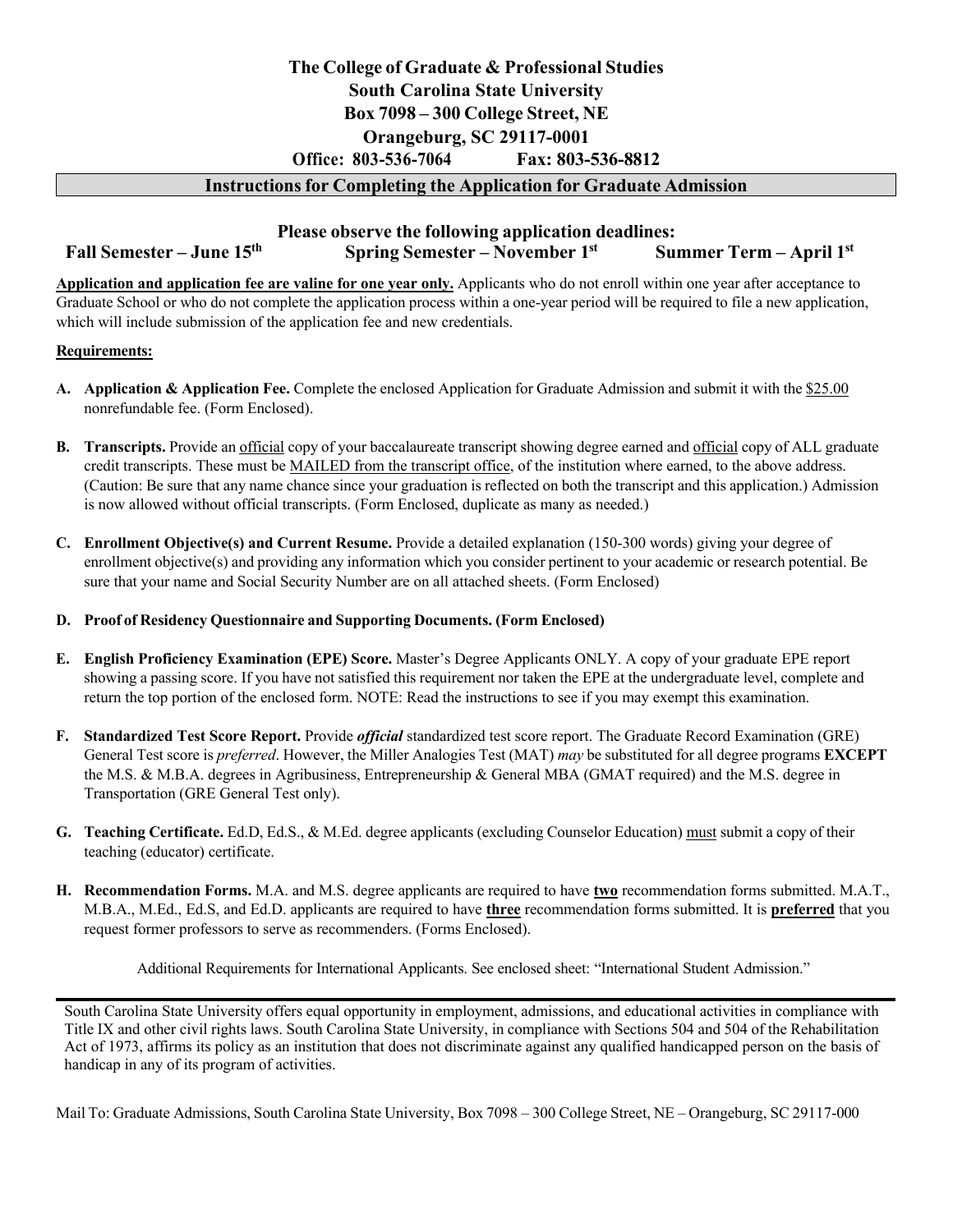### **APPLICATION FOR GRADUATE ADMISSION: DEGREE SEEKING**

#### **A \$25.00** *nonrefundable* **application fee MUST accompany this application. PLEASE PRINT OR TYPE.**

| I plan to enter in the: <b>FALL</b> : August (Year)<br>Degree Seeking: $M.A.$ $M.A.T.$ $M.B.A.$ $M.E.d.$ $M.E.d.$ $L.S.$ $L.d.S.$ |                             |  |  | <b>SPRING:</b> January (Year) <b>SUMMER:</b> May (Year)                                                                                     |  |
|-----------------------------------------------------------------------------------------------------------------------------------|-----------------------------|--|--|---------------------------------------------------------------------------------------------------------------------------------------------|--|
|                                                                                                                                   |                             |  |  |                                                                                                                                             |  |
|                                                                                                                                   | available for Financial Aid |  |  | Temporary Non-Degree (One Semester Only). Allows additional time to complete the application process for full admission. This option is not |  |

\*\*If you are not seeking a degree at this time, but wish to enroll, please request a Nondegree Only Application according to your enrollment objective: (a) *Certificate Renewal/Add-on Certification, (b) Transient, (c) Graduate Certificate, or (d) Personal/Professional Development.*

| Name:<br>Last           |                                                                                                                                                                                                                                | First                   |                                    | Middle/Maiden    |                                                                                                                                           | Social Security #                                                                                                                                    |
|-------------------------|--------------------------------------------------------------------------------------------------------------------------------------------------------------------------------------------------------------------------------|-------------------------|------------------------------------|------------------|-------------------------------------------------------------------------------------------------------------------------------------------|------------------------------------------------------------------------------------------------------------------------------------------------------|
| Address:                |                                                                                                                                                                                                                                |                         |                                    |                  |                                                                                                                                           |                                                                                                                                                      |
|                         | Street/P.O. Box                                                                                                                                                                                                                |                         | City                               | <b>State</b>     | Zip                                                                                                                                       | Home Telephone                                                                                                                                       |
| Resident State          | <b>Resident County</b>                                                                                                                                                                                                         |                         | Citizenship-Country/Visa           |                  | Country of Birth                                                                                                                          | Work Telephone                                                                                                                                       |
|                         | Email Address: No. 1996. The Contract of the Contract of the Contract of the Contract of the Contract of the Contract of the Contract of the Contract of the Contract of the Contract of the Contract of the Contract of the C |                         |                                    |                  |                                                                                                                                           |                                                                                                                                                      |
|                         |                                                                                                                                                                                                                                |                         | Sex:                               | Male             | Female                                                                                                                                    |                                                                                                                                                      |
| Marital Status:         | Single                                                                                                                                                                                                                         | Married                 |                                    | Widowed          |                                                                                                                                           | Divorce                                                                                                                                              |
|                         |                                                                                                                                                                                                                                |                         |                                    |                  |                                                                                                                                           |                                                                                                                                                      |
|                         |                                                                                                                                                                                                                                |                         |                                    |                  |                                                                                                                                           |                                                                                                                                                      |
|                         |                                                                                                                                                                                                                                |                         |                                    |                  |                                                                                                                                           |                                                                                                                                                      |
|                         |                                                                                                                                                                                                                                |                         |                                    |                  |                                                                                                                                           |                                                                                                                                                      |
|                         |                                                                                                                                                                                                                                |                         | appropriate category:              |                  |                                                                                                                                           | The following information is required by the U.S. Department of Education in compliance with Title VI of the 1964 Civil Rights Act. Please check the |
| Black(Non-Hispanic)     |                                                                                                                                                                                                                                | American Indian/Alaskan |                                    |                  | Asian/Pacific Islander                                                                                                                    | Hispanic                                                                                                                                             |
| White (Non-Hispanic)    |                                                                                                                                                                                                                                |                         | International (Non-Resident Alien) |                  | Other:                                                                                                                                    |                                                                                                                                                      |
| <b>EDUCATIONAL DATA</b> |                                                                                                                                                                                                                                |                         |                                    |                  |                                                                                                                                           |                                                                                                                                                      |
|                         |                                                                                                                                                                                                                                |                         |                                    |                  | Check the test(s) taken, date taken, and score. Please have your official score results sent to Graduate Admissions at the address above. |                                                                                                                                                      |
| <b>GRE GENERAL</b>      |                                                                                                                                                                                                                                | <b>MAT</b>              |                                    | GMAT             | NTE/PRAXIS                                                                                                                                | <b>TOEFL</b>                                                                                                                                         |
|                         |                                                                                                                                                                                                                                |                         |                                    |                  |                                                                                                                                           |                                                                                                                                                      |
|                         |                                                                                                                                                                                                                                | Date Taken: 1997        |                                    | Date Taken:      | Date Taken:                                                                                                                               | Date Taken:                                                                                                                                          |
|                         |                                                                                                                                                                                                                                | Raw Score               |                                    | Score            | Area                                                                                                                                      | Paper Score                                                                                                                                          |
|                         |                                                                                                                                                                                                                                |                         |                                    |                  | Score                                                                                                                                     | Computer Score                                                                                                                                       |
|                         | Name, City & State of all colleges and universities<br>attended.                                                                                                                                                               | From<br>Month/Yr.       | To<br>Month/Yr.                    | Degree<br>Earned | Major                                                                                                                                     | Final Cumulative<br><b>GPA</b>                                                                                                                       |

*I hereby certify that the information given by me in this application is true. I understand that all required documentation must be received by the*  Graduate Admissions Counselor before the indicated deadlines and that it is my responsibility to ensure timely receipt. I also understand that it is my sole *responsibility to read, understand and comply with the Graduate Catalog of South Carolina State University. I recognize that authority to register for graduate credit requires a letter of admissions signed by the Dean of the College of Graduate & Professional Studies.*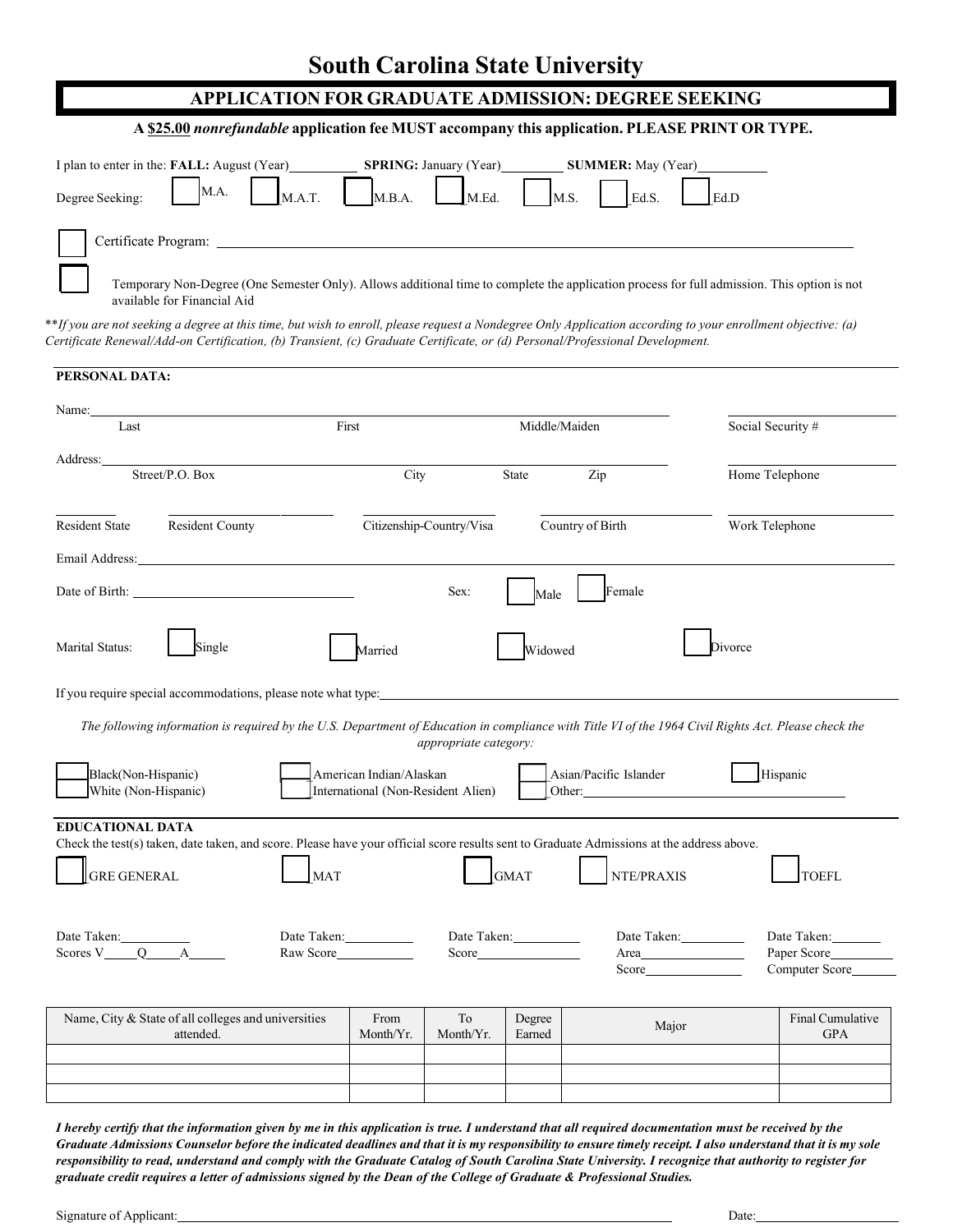PRINT NAME: SOCIAL SECURITY #:

SIGNATURE: DATE:

**GRADUATE SCHOOL ENROLLMENT OBJECTICE(S)**

A personal statement of your background and goals that includes the degree and program of study you wish to pursue (300 **words or less). Also, enclose a copy of your resume.**

Type or use black ink. (Include name and social security number on each page of your enrollment objective.)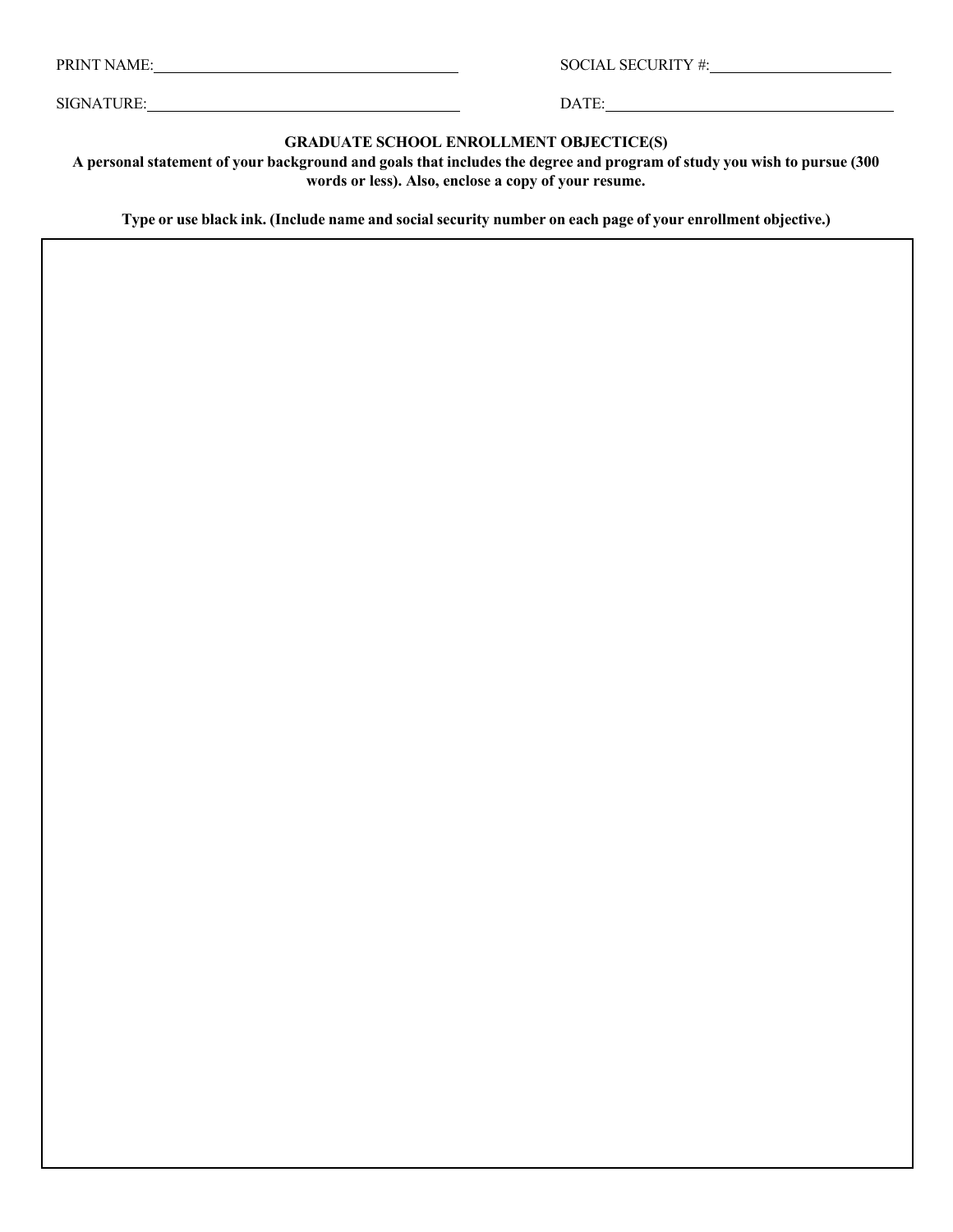# **South Carolina State University COLLEGE OF GRADUATE & PROFESSIONAL STUDIES Box 7098 – 300 College Street, NE – Orangeburg, SC 29117-0001**

## *RECOMMENDATION FOR GRADUATE ADMISSION*

Section I. Applicant. Please complete this section before giving this form and an addressed, stamped envelope to your recommender. Be sure that you have allowed at least 4 weeks prior to the application deadline and that your recommender is aware of this deadline. Please type or print in **BLACK INK**.

| Name                                                      |                                                          | <b>SSN</b> |
|-----------------------------------------------------------|----------------------------------------------------------|------------|
| Degree Sought                                             | Proposed Subject-Matter Area                             |            |
| $\overline{\phantom{a}}$ I do<br>$\vert$ $\vert$ I do not | waive my right to read this confidential recommendation. |            |
| <b>Applicant's Signature</b>                              |                                                          | Date       |

**Section II. Recommender.** Because of federal legislation giving students access to educational records, South Carolina State University cannot assure the confidentiality of your statement unless the applicant has waived his/her right as noted above. Your willingness to serve as a reference is appreciated.

A. Please provide your candid assessment of the applicant's potential to purse full-time graduate study and research in the subjectmattered specified, continuing your remarks on the reverse side or another sheet, if needed.

B. How long have you known the applicant? In what relationship?

C. Please rank the applicant by placing an "X" in the appropriate spaces:

|                                  | Top<br>5% | Top<br>$10\%$ | Top<br>25% | <b>Bottom</b><br>50% | <b>Unable to</b><br>Rate | I recommend the Applicant:  |
|----------------------------------|-----------|---------------|------------|----------------------|--------------------------|-----------------------------|
| Preparation in chosen area       |           |               |            |                      |                          |                             |
| Receptivity to new ideas         |           |               |            |                      |                          |                             |
| Ability to think creatively      |           |               |            |                      |                          | With Enthusiasm             |
| Ability to work well with others |           |               |            |                      |                          |                             |
| Written communication skills     |           |               |            |                      |                          | <b>Without Reservations</b> |
| Oral communication skills        |           |               |            |                      |                          |                             |
| Ability to work independently    |           |               |            |                      |                          | With Reservations           |
| Demonstrated research skills     |           |               |            |                      |                          |                             |
|                                  |           |               |            |                      |                          | Date:                       |
| Printed Name                     |           |               |            |                      |                          |                             |
| Employer                         |           |               |            |                      |                          |                             |
| Address                          |           |               |            |                      |                          |                             |

If an addressed envelope has not been provided, please mail to *Graduate Admissions* at the above address. Thank you.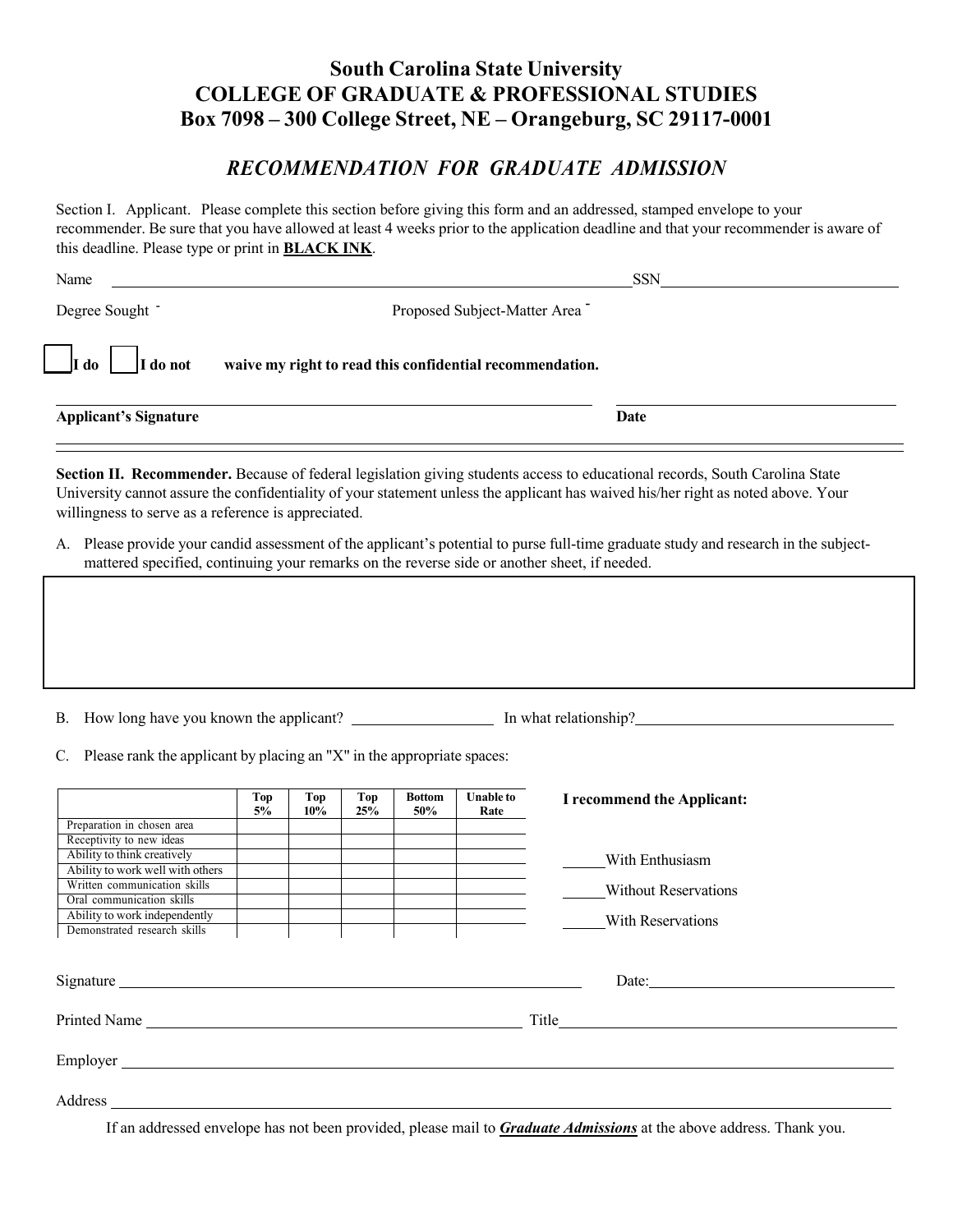**South Carolina State University is required, under South Carolina Law 59-112, to determine residence classification of applicants and students for purposes of receiving in-state tuition and fees that requires substantiating documentation. Each**  applicant/student must also sign an Oath of Residency. If you have attended school and/or resided out-of-state, additional proof **of residency may be required. Military personnel/dependents must submit proof of military assignment in South Carolina at each enrollment. Non-U.S. citizens must provide proof of immigration status.**

## **PROOF OF RESIDENCY**

| <b>QUESTIONNAIRE &amp; OATH OF RESIDENCY</b>                                                                                                                                                                                                                                                                                                                                                                                                                                                                  |
|---------------------------------------------------------------------------------------------------------------------------------------------------------------------------------------------------------------------------------------------------------------------------------------------------------------------------------------------------------------------------------------------------------------------------------------------------------------------------------------------------------------|
| Attach two of the documents listed below to this completed form and return them to: Graduate Admissions, South Carolina State                                                                                                                                                                                                                                                                                                                                                                                 |
| University, Box 7098 - 300 College Street, NE - Orangeburg, SC 29117-0001.                                                                                                                                                                                                                                                                                                                                                                                                                                    |
| SSN:<br>Name:                                                                                                                                                                                                                                                                                                                                                                                                                                                                                                 |
| Address:                                                                                                                                                                                                                                                                                                                                                                                                                                                                                                      |
| Are you a U.S. citizen?<br>Yes<br>N <sub>o</sub><br>1.<br>a. If not a citizen, do you hold permanent resident status for the U.S.?<br>Yes<br>No<br>b. Permanent resident card information: Date issued:<br>Number:<br>Yes<br>Do you consider yourself a resident of South Carolina for tuition purposes?<br>No<br>2.                                                                                                                                                                                          |
| If "Yes" answer the following:                                                                                                                                                                                                                                                                                                                                                                                                                                                                                |
| How long have you resided in South Carolina? ______Years<br>Months<br>a.<br>County of Residence: Years<br>Previous state or country of residence:<br>Months<br>$b_{1}$<br>$c_{\cdot}$<br>If your claim for residence status is based upon your SPOUSE or OTHER individual, answer the following questions:<br>3.<br>a. Full name of person upon whom claim is based:<br>Other<br>b. Relationship to self:<br>Spouse<br>(Specify)<br>c. How long has this person resided in South Carolina?<br>Years<br>Months |
| Years<br>Months<br>Previous state or country of residence.<br>e.<br>$\overline{N_0}$<br>Is this person a U.S. citizen?<br>$\vert$ Yes<br>f.<br>Has this person claimed you as a dependent for U.S. federal income tax purposes for year preceding your<br>g.<br>registration?<br>N <sub>o</sub><br>Yes<br>No<br>Will this person claim you for the current tax year?<br>h.                                                                                                                                    |
| No (Copy of Military Orders Required)<br>Are you using a military waive to pay in-state tuition?<br>Yes<br>4.                                                                                                                                                                                                                                                                                                                                                                                                 |
| <b>OATH OF RESIDENCY:</b> My signature below certifies that the information on this application is complete and<br>correct and I understand that the submission of false information is grounds for rejection of my application,<br>withdrawal of any offer of acceptance, cancellation of enrollment, or appropriate penalties and disciplinary action.<br>I authorize the University to verify the information I have provided.<br>Signature:<br>Date:                                                      |

*A minimum of two of the following documents must accompany your completed "Proof of Residency Questionnaire":*

| A statement of your full-time<br>employment from your personnel<br>director or designee on employer's<br>letterhead. Statement must include |           | Copy of Voter's Registration Card<br>Copy of Driver's License or SC<br>Identification Card<br>Copy of Vehicle Registration | Copy of State and/or Federal Income<br>Tax Return(s) from previous yea<br>Copy of most recent W-2 Forms<br>Copy of Military Orders |
|---------------------------------------------------------------------------------------------------------------------------------------------|-----------|----------------------------------------------------------------------------------------------------------------------------|------------------------------------------------------------------------------------------------------------------------------------|
| dates of employment and number of                                                                                                           | $\bullet$ | Copy of Visa or Resident Alien                                                                                             |                                                                                                                                    |
| hours you work per week.                                                                                                                    |           | Registration Card (Front and Back)                                                                                         |                                                                                                                                    |

You may visit the following website for additional information regarding residency law, requirements, and visa classifications: https://www.che.sc.gov/Students,FamiliesMilitary/PayingForCollege/ResidencyConsiderations.aspx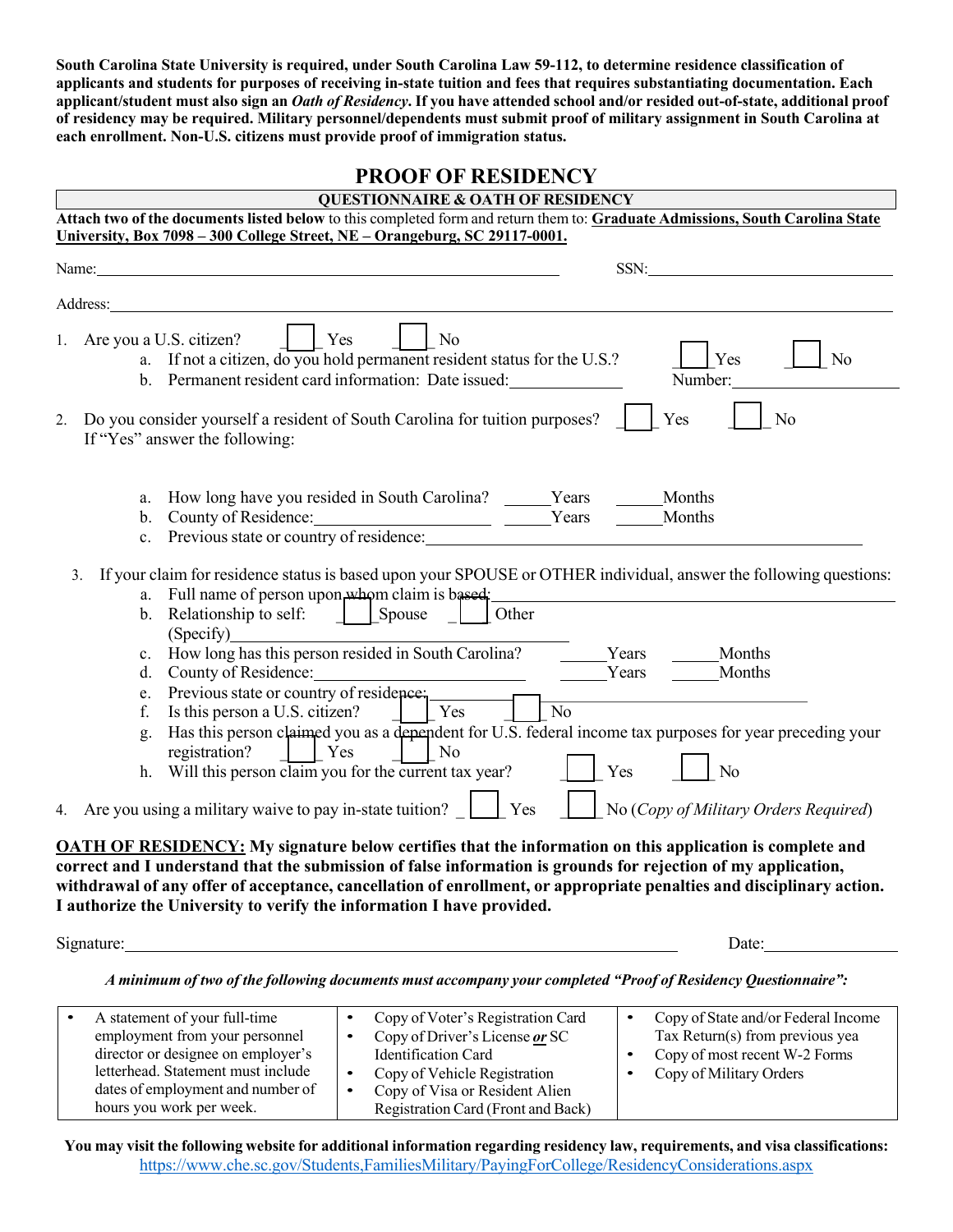

Complete this form and send it to the college/university you are requesting an official transcript.

**Name of Institution: Date:** 

Please send an official copy of my academic record to:

# **College of Graduate & Professional Studies Attn: Graduate Admissions South Carolina State University Box 7098 – 300 College Street, NE Orangeburg, SC 29117 – 0001**

## **STUDENT INFORMATION**

| <b>Month</b>                                                                                                          |                                                                                       | Day | Year     |
|-----------------------------------------------------------------------------------------------------------------------|---------------------------------------------------------------------------------------|-----|----------|
| 4. DEGREE EARNED AND DATE OF GRADUATION or LAST DATE OF ATTENDANCE<br>c. Last Attended:                               | <u> 1989 - Andrea Barbara, poeta espainiar por esta</u>                               |     |          |
| 5. CURRENT ADDRESS:                                                                                                   |                                                                                       |     |          |
| City<br>If there is a fee or additional information required, please bill me or notify me at the above address. It is | <b>State</b><br>important that the transcript be sent as soon as possible. Thank you! |     | Zip Code |
|                                                                                                                       |                                                                                       |     |          |

Email Address: